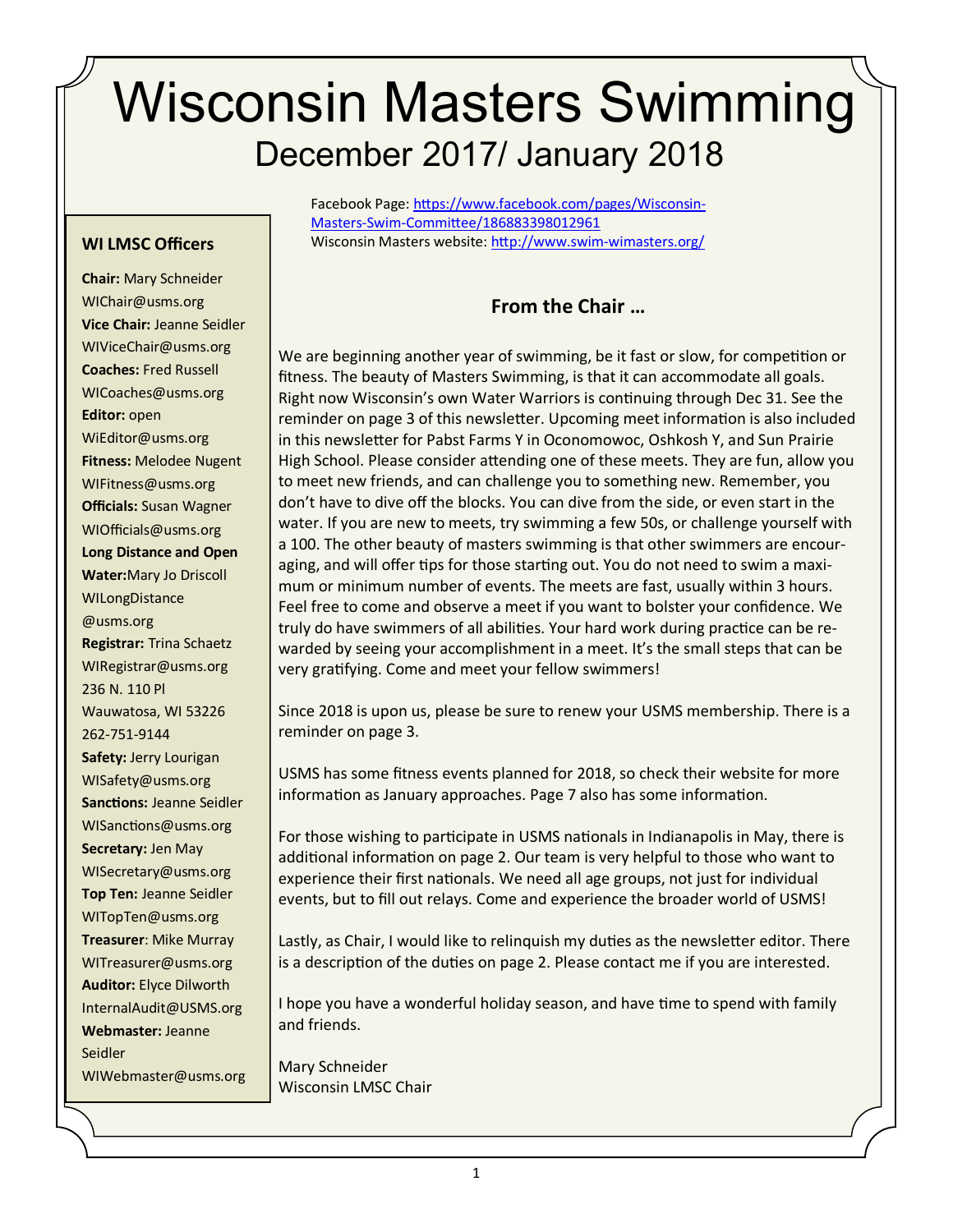# **USMS Nationals in Indianapolis May 10-13, 2018**

The pool at IUPUI in Indianapolis, IN will serve as the site of the USMS short-course yards national meet next spring. Wisconsin has been trying to generate participation among its swimmers, both past and present. We are looking to field the largest team ever, with the goal of winning nationals! It may be a lofty goal, but sometimes you need to aim high. We have a lot of talent in our state, as evidenced by the 3rd place showing at LCM nationals in Minneapolis this past summer, with more than half the team being comprised of "newbies" to nationals!

We need swimmers not only to participate in individual events, but also to field relays. This is where the points really count. Remember, anyone can swim 3 individual events without achieving any time standards! There is a maximum of 6 events that can be swum for the meet, plus relays. We need lots of people at the meet to cheer on the team! Let's see if Wisconsin can out-cheer every other team!

For more information about USMS Nationals, including hotel/travel arrangements, meet information, FAQ's and to indicate your interest, please visit <https://sites.google.com/view/wmac2018> .

If you would like other information about nationals, please contact Mike Murray at [Indy.2018.WMAC@gmail.com.](mailto:Indy.2018.WMAC@gmail.com)

# **Coaches Corner – Indy Spring Nationals 2018**

by Fred Russell, Wisconsin Coaches Chair

Over fifty swimmers have responded indicating interest in racing at Indianapolis, May 2018 for our WMAC National Team. The basic breakdown has the majority of the team in the Age Groups (45) and over. Although talented, we definitely need more swimmers for the younger age groups!

The Meet Information is available on-line including some important lodging and Event Order information. For lodging, the majority of Wisconsin swimmers will be staying at the three Marriot properties 2.5 blocks from the pool. *Please note that swimmers staying on Wednesday need to "book" a separate night outside of the "block" of rooms set aside by the meet hosts.*  Booking **now** would be smart!

For Event Order, we have some distance oriented triathletes able to enter the meet just Thursday for the mile and or 1,000. Working athletes that cannot 'break away' until Friday night, still have the majority of events available Saturday and Sunday! (Sunday PM events often have the fewest participants too).

Finally, there are the four different relays in six to seven Age Groups, on three of the days that need our swimmers. If you have any questions on the meet, your events or training, please feel free to contact me at [ebscfredrussell@yahoo.com.](mailto:ebscfredrussell@yahoo.com)

# **H a p p y H o l i d a y s ! !**

# **Wanted: Newsletter Editor**

This volunteer job involves writing and editing the newsletter once every 2 months. The week before the newsletter is published, it will take about 10-15 hours to put together. Some of the information can be included as it becomes available, thereby lessening some time during the last few days. The format of the newsletter is flexible, but much of the content is predetermined. Please look at past newsletters to gauge what is involved. (https://www.swim-[wimasters.org/page.cfm?](https://www.swim-wimasters.org/page.cfm?pagetitle=Newsletters) [pagetitle=Newsletters\)](https://www.swim-wimasters.org/page.cfm?pagetitle=Newsletters) Since multiple people have input to the newsletter, it is important to be flexible, especially the last few days before publication. If you are willing to take a dive into this job, please contact Mary Schneider, WIChair@usms.org.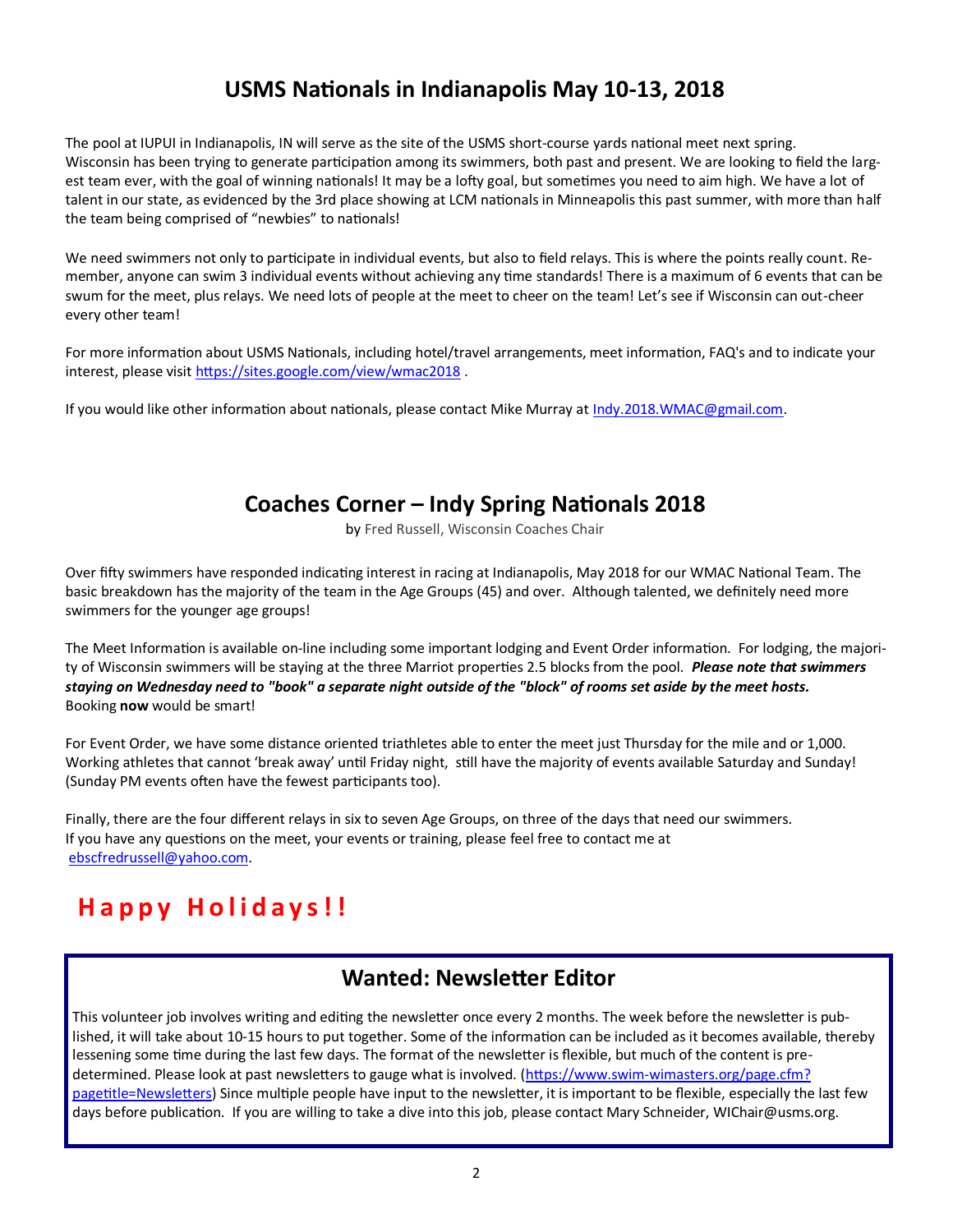## **USMS Membership Renewal for 2018**

USMS membership renewal for 2018 began on November 1, 2017. Membership must be renewed before participating in any masters swim meets in 2018. As a reward for early renewal, USMS will be offering substantial discounts from its sponsors. Registration may be completed on-line at [http://www.USMS.org/reg/.](http://www.usms.org/) Click JOIN NOW. You may also have received an email reminder about registration from USMS, and may click the link within the email. If you are unable to register on-line, you may print a form from the Wisconsin Masters website at [https://www.clubassistant.com/c/A0F3601/file/Docs/regform.pdf,](https://www.clubassistant.com/c/A0F3601/file/Docs/regform.pdf) or request a form from the Wisconsin Registrar, whose name, address, and phone number are listed on the first page under WI LMSC Officers. Please note, if you wish to register for a Wisconsin club, select WMAC (Wisconsin Masters Aquatic Club) in the registration process. This is especially important if you wish to swim for Wisconsin at nationals. If you swim with a workout group, you may select that in addition to your club.

### **2017 Wisconsin Water Warriors**

by Melodee Nugent

Just a reminder that the event is currently taking place until the end of December. I have received a few entries so far, but I'm hoping more can take on the WWW challenge and swim more than normal. It is the perfect time of year to work a little harder, so you can enjoy more of the holiday treats!

Also, when I receive an entry by e-mail, I do send out a confirmation e-mail that I received it. If you don't get a confirmation from me, please try calling me at (262) 385-5169. I can also call you if you mail me your paper entry, just include a number I can call you back at.

| <b>Age Group</b>    | Event           | <b>Time</b> | <b>Name</b>      | <b>Meet</b>   |
|---------------------|-----------------|-------------|------------------|---------------|
| M65-69              | <b>400 Free</b> | 5:59.30     | Dave Watts       | 9/30/2017 IN  |
| M65-69              | <b>800 Free</b> | 12:14.81    | Dave Watts       | 19/30/2017 IN |
| M65-69              | 1500 Free       | 23.13.10    | Dave Watts       | 9/30/2017 IN  |
| M65-69              | 400 Free        | 5:47.09     | Carl Millholland | 11/5/2017 IL  |
| M65-69              | 100 Back        | 1:29.57     | Carl Millholland | 11/5/2017 IL  |
| M65-69              | 400 IM          | 7:06.33     | Carl Millholland | 11/5/2017 IL  |
| W <sub>25</sub> -29 | 400 Free        | 4:59.52     | Molly Woodford   | 11/5/2017 IL  |

## **New SCM State Records**

Note: SCM State records from West Bend are not yet available, and will be published in the next newsletter.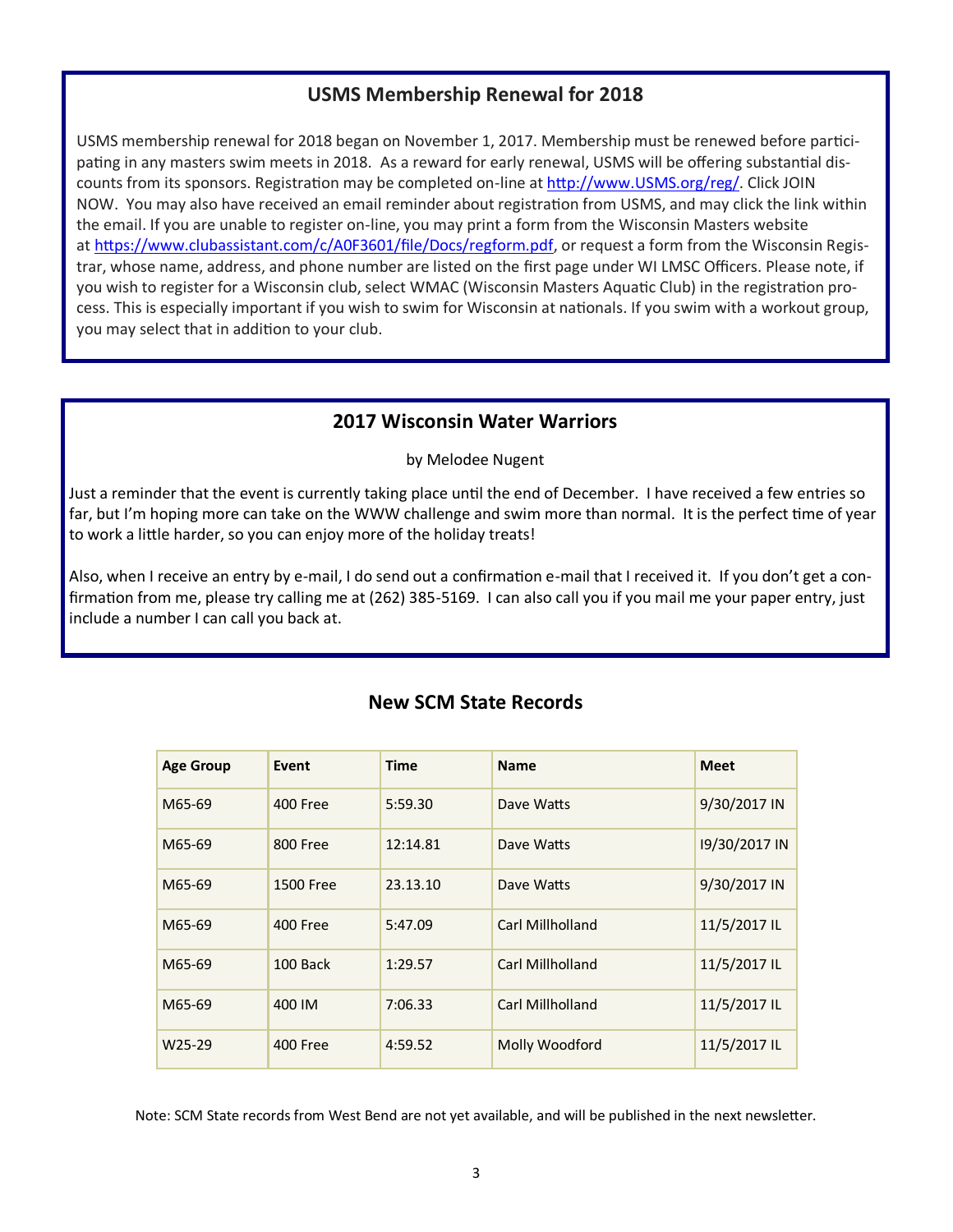# **"Thank you Swimming"**

#### **By Melodee Nugent**

I am grateful for the day my parents let me put my foot in a pool for the first time as a little toddler and for their continued support, even to this day. I turned 50 this year and I have swimming to thank for helping to make me the person I am today. I can't imagine myself without this sport I love.

Although I returned to swimming almost 25 years ago, it has always been a part of my life. I was born with hip dysplasia which was first noticed at a routine check-up soon after I was born. I had multiple surgeries as a young child; one to correct the angle of the hip and one to try and correct the difference in leg length as a result of the first surgery. I vividly remember one of my last appointments with my pediatric orthopedic surgeon when I was 18 years old. He told me two things: 1) "Watch your weight" and 2) "You will probably need hip replacement by the time you are 40". Like most teenagers, I thought I was invincible at that age, but his words have always stayed with me over the years. I have never been able to participate in impact sports because of the one inch leg difference, which also caused me to limp (without my corrected shoes).

I credit swimming 100% to my overall health and putting off the hip replacement by about 10 years. I was able to have three children without any complications from the hip. Swimming is a low impact sport and thus makes it a perfect activity for me and others with similar joint issues. There are many swimmers over the age of 40 because swimming is very easy on the joints. Unlike other endurance sports, specifically including running and cycling, wherein athletes are subjected to rigorous pounding of their joints, swimmers can continue to get better as they age. Swimming is all I know. I can tire easily from walking, but put me in the water and I can swim miles.

Swimming never bothered my hip, probably because I was becoming a distance swimmer and I did not have to kick a lot. At the end of 2016, however, my youngest daughter said, "Mom, you say owww all the time". I knew I was slowing down with walking, doing stairs and bending. I was used to my slower lifestyle on land and learned to deal with it and thought that was just life. I went to the doctor in January this year and got the surprise of my life, the reason for the slowness was because there was little, to no cartilage left on my bad hip. Was I shocked….completely! It definitely explained how I had been feeling. I tried a cortisone shot in February, with hopes of it lasting long, but it lasted only a couple weeks. Then I had to make a major decision, should I go ahead with total hip replacement surgery? I knew my situation was unique and made the surgery more complicated than a regular hip replacement. I really felt that was the best choice for me. The big bonus was that my surgeon, Dr. Schwab would try his best to lengthen my short leg. I was very excited about that possibility.

Since I was not the first case on surgery day, I was able to swim 7000 yards before I left for the hospital. That helped to take my mind off of the surgery. Surgery went well, though my femur splintered, which I knew could happen in order to lengthen the leg, but the end result was worth it. The recovery was not as bad as I expected and I only took a half of an opioid pain medication with hopes that it would help me sleep, but it did not help. After that, it was only Advil for pain for me. I think swimmers/ athletes have a higher level of pain tolerance from our many hours of training.

I was very concerned about missing my open water season when I was planning on having the surgery in early May. However, upon reflection, the timing was perfect. I had weight restrictions because of the splintered femur and the leg lengthening, which meant I had to use a walker for the first six weeks. Then I used a cane for another 6 weeks until I felt comfortable walking. I was told the recovery would be one-year and then Dr. Schwab changed it to 6-months because he said he knew I would be "tenacious" about recovery. He knows me well.

I needed to wait 4 weeks post-surgery to hop in the pool . I really missed my Wisconsin Athletic Club and YMCA during my month off from swimming. Not only am I friends with swimmers, but other members as well. They are my second family. Since I got the green light to go in the pool, I have only missed seven days in the pool. I started back gradually by swimming 1000 yards and slowly increased the distance. Not only was I swimming laps in the pool; but water walking, water jogging and PT exercises as well. I spent *many many* hours in the pool. By 3-months post, my times were back to pre-surgery times and who knows, they may be even better with the new bionic hip! I was doing some underwater dolphin kicking recently and when I looked at my feet, it was so cool to see my toes line up evenly. It made me appreciate what I went through this year.

(continued on page 5)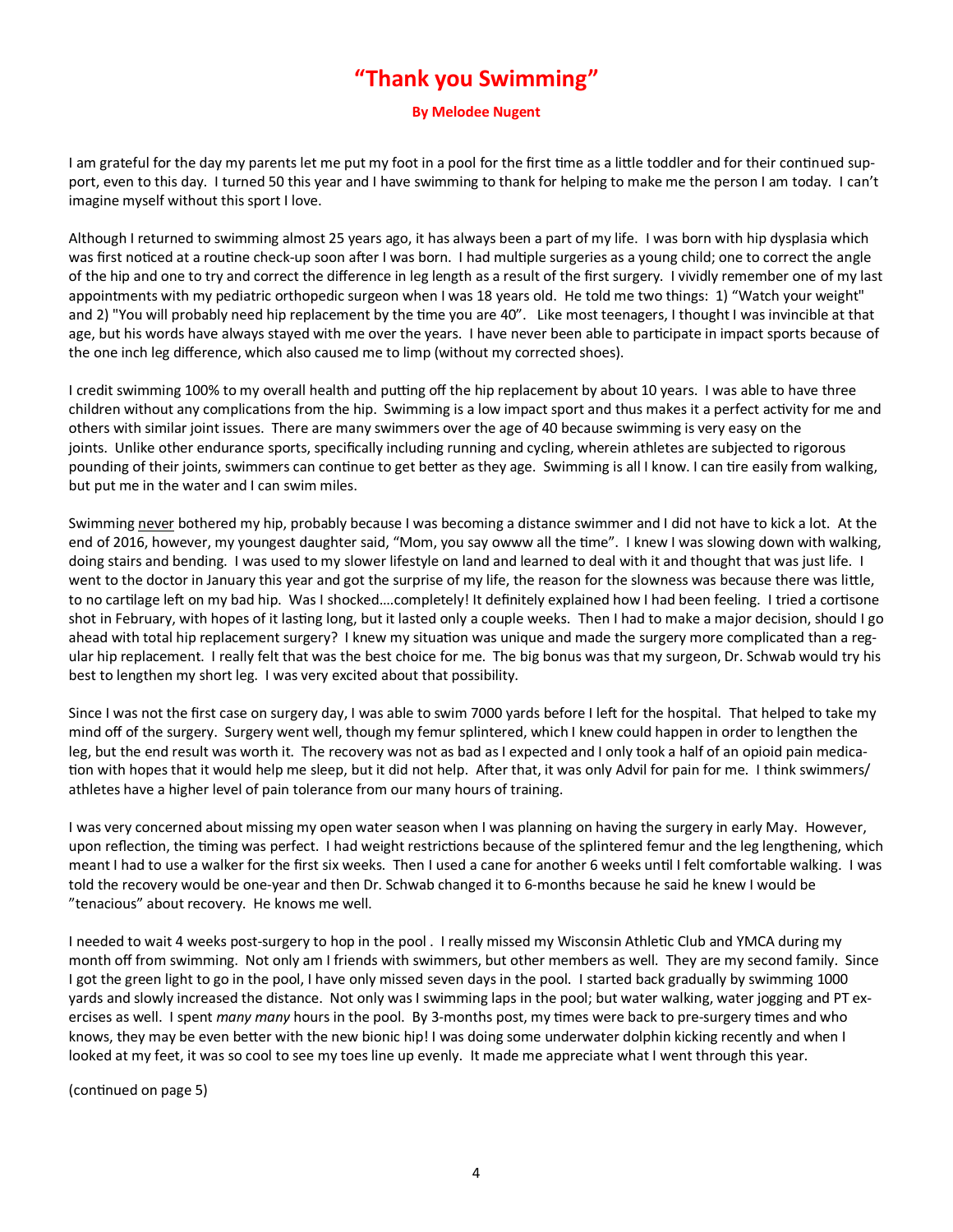(Thank You Swimming continued from page 4)

I was able to go back to work part-time 4 weeks post-surgery and loved the time I had to exercise in the pool outside in the afternoons. I spent at times up to two hours of water walking, which involved reading a book that was on the float and walking in circles. I was also able to do my first open water race 2 months after the surgery. I still was not up to speed and needed assistance getting out of the water and walking to the beach, but was thrilled to be able to compete. I was able to do 5 more open water swims this season. I know the recovery would be long, but it is going so well. Where would I be in my recovery without the swimming in my rehabilitation plan? I would definitely not be where I am now.

Master swimmers and swimmers in general are like family. I have met people from all over the US with different levels of swimming. For some reason, swimmers in the water just click, we all have that passion; the love of the water is not easy to hide. I have developed long lasting friendships in the pool since I first started swimming in the 90s. I have also met open water swimmers who are well known in the swimming world and I am fortunate to call them my friends.

Swimming teaches us lifelong lessons, not just in the pool, but outside of the pool as well. The water will always be my "happy place" where I can escape the real world, clear my mind and push my limits to train for those crazy marathon swims. Those mornings where it would feel great to stay in bed, swimming teaches dedication and hard work. Most non-swimmers can think of something else they would rather be doing than follow a blue line in the pool for hours. I never get bored of that line in the pool (also thanks to my Finis Duo MP3 player); it will always be there for me. Swimming taught me discipline, commitment and goal setting. Commitment that can sometimes be obsessive at times. I love to have a big swim planned and have months to prepare for it. Without the many hours spent to meet these goals in the pool, I wouldn't know what hard work feels like and to go after something you really want to accomplish. These characteristics will carry me through the rest of my life.

Swimming has made me a physically strong woman. After all these years of swimming, there is nothing that can replace the satisfaction after a morning swim. I am ready to tackle the world! I don't need anyone, or anything to motivate me to get in the pool. It is just like brushing my teeth; I need to do it daily. As my husband Mike says, "It's just how she rolls".

So I have to give swimming a big THANK YOU, it is a sport that I have learned to love more and more, and never seem to stop loving. Thank you for being one of the best things to have ever happened to me. I wouldn't have chosen anything different.

I am not sure if I chose swimming or swimming chose me. I think it goes both ways, but whatever way it is, I am lucky!

Swimming will forever hold a special place in my heart.

## **Wisconsin Masters' Swimmers Achieve USMS Top Ten Rankings for LCM**

by Jeanne Seidler

Wisconsin has 88 individual swims in the LCM Top 10 and 20 relay swims.

Congratulations to the Men's 320-359 relays for placing #1 with their 200 Freestyle and 200 Medley relays, attaining the All-American Relay award from USMS. Relay teams were:

200 Freestyle - Donald B Jackson (77), Alex J MacGillis (89), Bob Swain (80), George May (80)

200 Medley - Fred F Salzmann (85), George May (80), Donald B Jackson (77), Tom Michelson (86)

Congratulations to the All-American individuals for the #1 swims in their individual events. Swimmers are Hannah Saiz (200 free, 400 free, 50-100-200 fly), Melinda Mann (50 breaststroke and 100 fly) and James Biles (1500 freestyle). In addition, Hannah's 50 -100-200 fly were all new USMS Records. Hannah's 200 fly time of 2:15.02 is a FINA Masters World Record.

All Top 10 times can be viewed at the USMS Top 10 website ( $\frac{http://www.ussns.org/comp/tt/}{http://www.ussns.org/comp/tt/}$ ).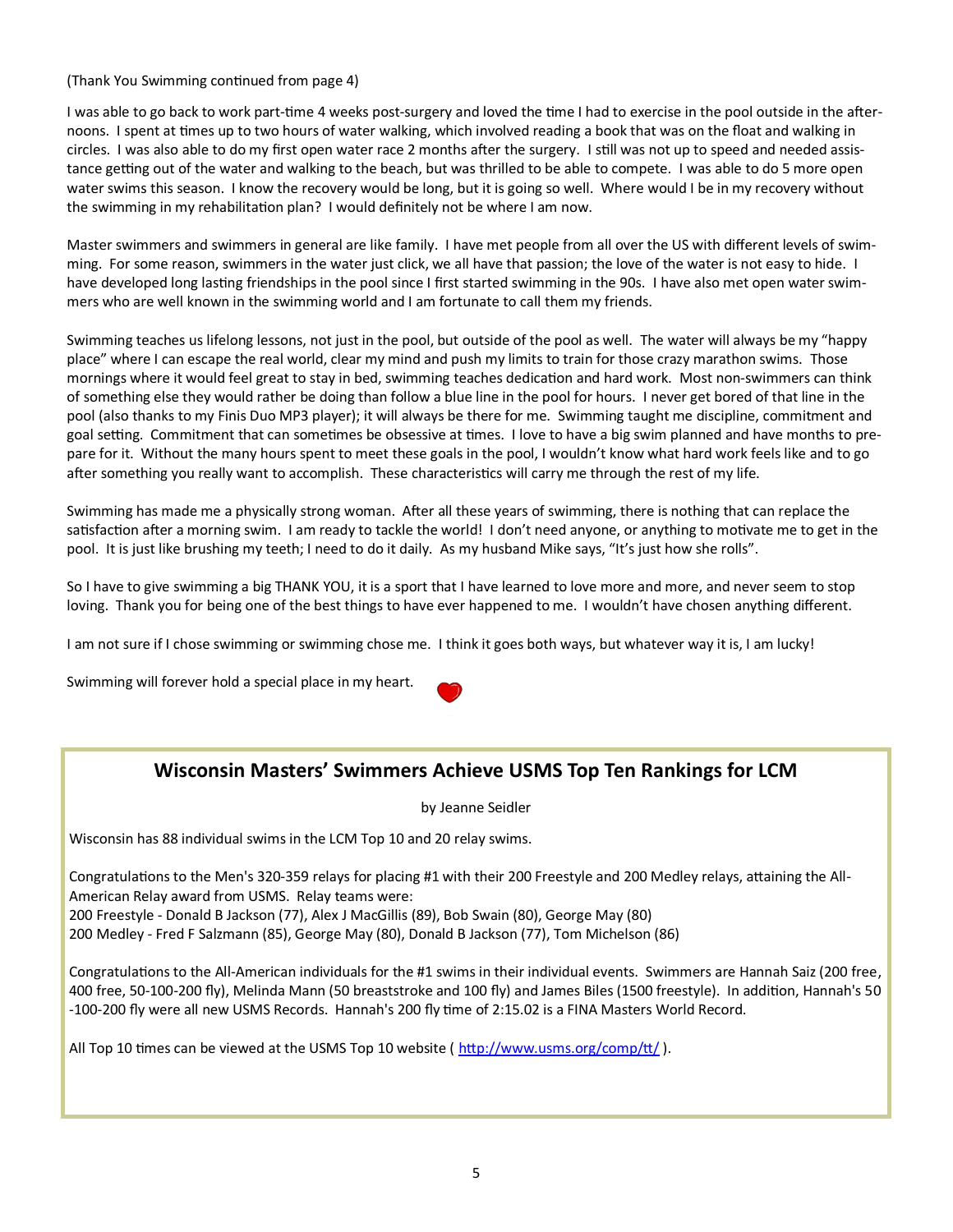# **West Bend Meet Dec 2, 2017**

#### by Mary Schneider

The first competition of the 2017-2018 short course season began on Saturday, Dec 2, at West Bend High School. It was an organized and well run meet. This meet is one of 2 short course meter meets offered in Wisconsin, the other being McFarland. There were 67 swimmers entered in the meet, which is quite a few less than in past years. There were 200 individual swims, and 12 relays. A number of State Records were broken, which will be published in a future newsletter, and also on the Wisconsin Master's website. This meet was a good opportunity for old friends and competitors to meet, after several months without any swim meets. There were a few friendly wagers for bragging rights on the line, which is what competition is all about. Overall, there was some fast swimming. This early season meet is a chance to gauge a swimmer's training up to this point, and sets up for the end-of-season competition. Congratulate your fellow swimmers on a job well done. The next meet up will be after the New Year, at Pabst Farms in Oconomowoc, on January 7, 2018. Be sure your USMS registration is renewed for 2018 before signing up for the meet.



Competitors waiting for the start of the 200 Medley Relays

## **New SCY State Records**

| <b>Age Group</b> | Event     | Time    | <b>Name</b>        | Meet       |
|------------------|-----------|---------|--------------------|------------|
| W35-39           | $100$ Fly | 1:02.13 | <b>Emily White</b> | 11/10/2017 |
| W35-39           | 200 Fly   | 2:16.14 | <b>Emily White</b> | 11/10/2017 |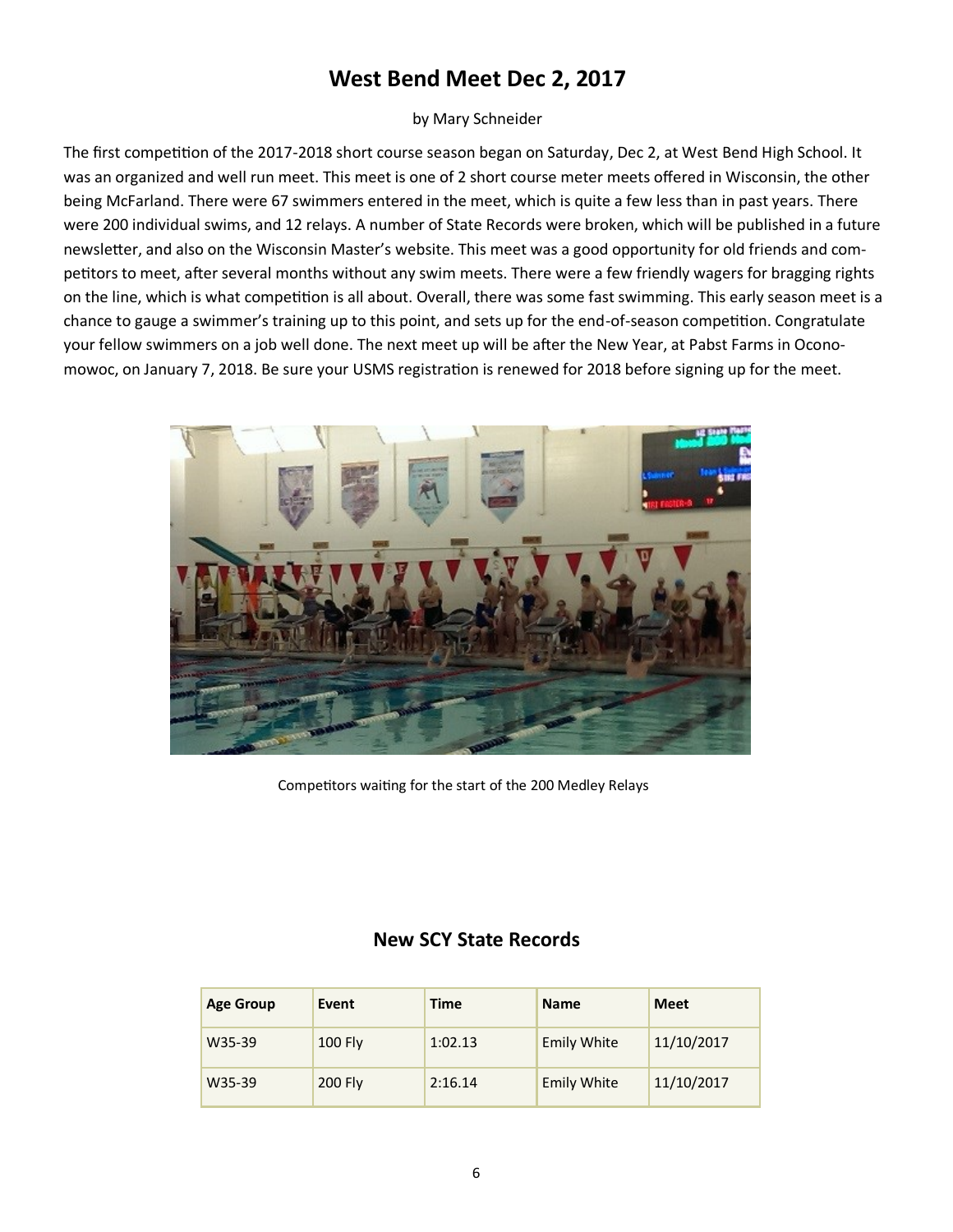# **Long Distance Swimming**

by MaryJo Driscoll

Winter is definitely arriving and for those of us in Wisconsin it means swimming indoors. For those of you who enjoy long distance events USMS has events over the winter to keep you busy and trained up for the long distance/open water season.

First of all, congratulations to everyone who participated in the recent USMS National Championship 3000/6000 e-postal event. The event ended on November 15 and the results will be available on the USMS site soon.

The next event is the one hour e-postal event. The event runs from January 1 - February 28, 2018. For more information please check out the page on the USMS Website: [https://www.clubassistant.com/ club/meet\\_information.cfm?c= 1308&smid=9629](https://www.clubassistant.com/club/meet_information.cfm?c=1308&smid=9629)

Finally May 15 - September 15, 2018 is the timeline for the 5K/10K long course e-postal event. Stay tuned for entry information and details.

Information on all USMS Championship long distance events through 2019 as well as the e-postal events can be found on the USMS web site at the following link: http://www.usms.org/content/ ldchamps?utm\_campaign=top\_nav& [utm\\_medium=events\\_and\\_results](http://www.usms.org/content/ldchamps?utm_campaign=top_nav&utm_medium=events_and_results)

#### **Wisconsin Masters Short Course Yards Swim Meet Sanction 208-S001**

YMCA AT PABST FARMS, 1750 Valley Road, Oconomowoc, WI. Enter the Y on the West Side of the building. Sunday, January 7, 2018, warm-up 8:15 AM – 8:50 AM, meet starts at 9:00 AM. 8 lane, 25-yard pool with anti-turbulent lane guides, starting blocks and backstroke flags.

Lanes 1 to 7 will be used for competition. Lane 8 will be used for warm up/warm down during the meet. The length of the competition course without a bulkhead is in compliance and on file with USMS in accordance with articles 105.1.7 and 107.2.1.

Open to all registered Masters 18 years old or older. Official Masters rules will govern the meet. Heats will be computer seeded, slowest to fastest.

Primary Automatic timing system: (Colorado). Secondary: Semi-automatic with 2 buttons Tertiary: One watch Note: The timing system precision qualifies as appropriate for setting USMS Records (per USMS Rules effective 1/1/2018).

The entry fee is \$5.00/individual event plus a \$15.00 facility fee. The entry limit is 6 individual events plus relays. The 500 freestyle will be limited to the first 28 entries received. There are no deck entries allowed.

Complete meet info can be found and On-Line entries made thru the link below: **https//www.clubassistant.com/club/meet\_information.cfm?c=2424&smid=9498** The deadline for On-Line entries is Thursday Jan 4, 2018.

Paper entries must be in the meet director's hands no later than 6:00pm, Tuesday, Jan 2, 2018. Meet Directors: Larry Mueller, 4272 S. Taylor Ave, Milwaukee, WI 53207, 414-769-0941, Andrew Babcock, 3760 S. Wehr Rd, New Berlin, WI 53146, 262-307-4808.

Awards will be ribbons for  $1<sup>st</sup>$  to  $3<sup>rd</sup>$  place

#### **SCHEDULE OF EVENTS:**

- -
- 3. 100 yd Freestyle 10. 50 yd Butterfly 17. 50 yd Free
- 4. 50 yd Breaststroke 11. 200 yd Breaststroke 18. 200 yd IM
- 
- 6. 100 yd Butterfly 13. 200 yd Butterfly
	-
- 
- 7. 200 yd Freestyle 14. 200 yd Medley Relay\*
- \*Submit relay entries at the meet. Relays may be all men, all women, or mixed (two men, two women)
- 1. 400 yd IM 8. 100 yd IM 15. 100 yd Backstroke
- 2. 50 yd Back 9. 200 yd Freestyle Relay\* 16. 100 yd Breaststroke
	-
	-
- 5. 200 yd Backstroke 12. 500 yd Freestlye 19. 400 yd Freestyle Relay\*
- 
-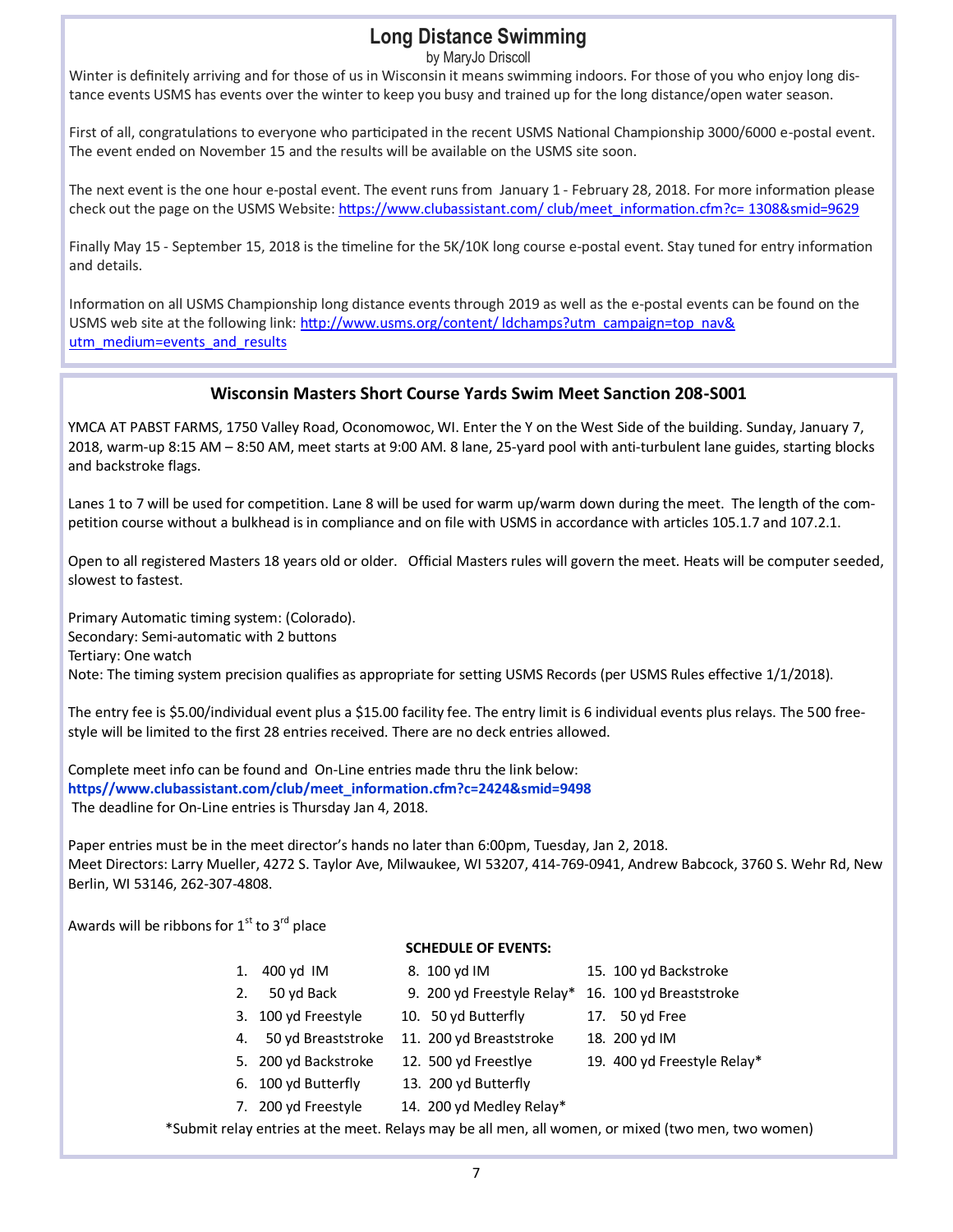#### **Wisconsin Masters Short Course Yards Swim Meet Sanction 208-S003**

Oshkosh YMCA, 3303 West 20th Ave., Oshkosh, WI. Sunday, January 28, 2018, doors open at 7:30 AM, warm-up 8:00 AM, meet starts at 9:00 AM.

8 lane, 25-yard fixed wall pool with anti-turbulent lane guides, starting blocks and backstroke flags. The length of the competition course without a bulkhead is in compliance and on file with USMS in accordance with articles 105.1.7 and 107.2.1.

Open to all registered Masters 18 years old or older. Official Masters rules will govern the meet. Heats will be pre- seeded, slowest to fastest. Automatic timing system backed up by watches.

Primary Automatic timing system: (SST Console) Secondary: Semi-automatic with 2 buttons Tertiary: One watch Note: The timing system precisions qualifies as appropriate for setting USMS Records and Top 10 consideration (per USMS Rules effective 1/1/2018).

The entry fee is \$5.00/individual event plus a \$15.00 facility fee. If entering with the mail-in entry form, checks should be payable to OSHY Masters Swimming and payment must accompany mail-in entries. Deck entries (same day as the meet) for individual events will be accepted only until 8:15 AM and only for empty lanes. The fee for deck entries shall be \$8.00/individual event plus the pool surcharge fee. The entry limit is 6 individual events plus relays. The 1000 freestyle will be not be limited. Everyone who wishes to swim the 1,000 yd freestyle will be able to do so.

Complete meet info can be found and On-Line entries made thru the link below: https://www.clubassistant.com/club/meet\_information.cfm?c=1176&smid=8519

The deadline for On-Line entries is Thursday Jan 25, 2018.

Mail-in Entries must be in the Meet Directors hands no later than 6:00 PM, Saturday, January 20, 2018. Meet Director: Melinda Mann, 2970 Waldwic Lane, Oshkosh, WI 54904-8432, 920-233-0510 (H), 920-420-4425 (C), Email: melindajmann@yahoo.com

Awards will be ribbons for  $1<sup>st</sup>$  to  $3<sup>rd</sup>$  place

**SPECIAL ANIMAL AWARD** for the swimmers who enter & finish option #1 or #2 (5 of the longest events)

1. **The 1000 freestyle, plus the choice of four of the following:** 400 IM, 200 IM, 200 Fly, 200 BR, 200 Back or 200 Freestyle .

#### **OR**

- **2. The 400 IM, plus the choice of four of the following:** 200 IM, 200 Fly, 200 BR, 200 Back or 200 Freestyle.
	-
	- 2. 100 yd Breaststroke 9. 100 yd Freestyle 16. 200 yd IM
	- 3. 200 yd Freestyle 10. 50 yd Butterfly 17. 50 yd Backstroke
	- 4. 100 yd IM 11. 100 yd Backstroke 18. 1000 yd Freestyle
	- 5. 200 yd Backstroke 12. 200 yd Free Relay\*
	- 6. 200 yd Medley Relay \* 13. 200 yd Breaststroke
	- 7. 50 yd Breaststroke 14. 50 yd Freestyle
- -

\*Submit relay entries at the meet. Relays may be all men, all women, or mixed (two men, two women)

#### SCHEDULE OF EVENTS:

- 1. 400yd IM 8. 200 yd Butterfly 15. 100 yd Butterfly
	-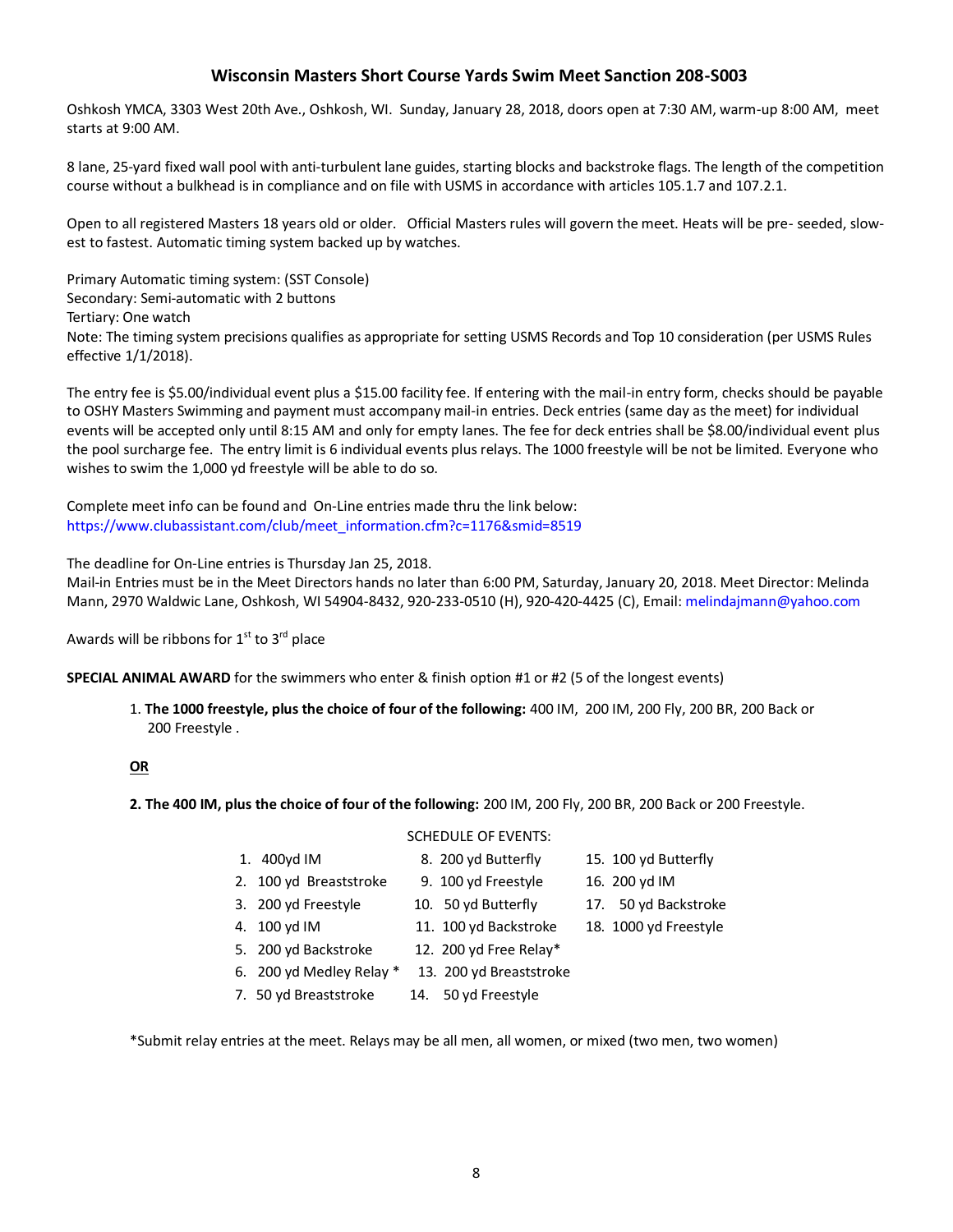#### **Wisconsin Masters Short Course Yards Swim Meet Sanction 208-S002**

Sun Prairie High School Pool, 888 Grove St., Sun Prairie, WI. Sunday, February 11, 2018, pool opens at 10:30 AM, warm-up 10:45 AM, meet starts at 12:00 PM.

8 lane, 25-yard pool with anti-turbulent lane guides, starting blocks and backstroke flags. Lanes 2 to 8 will be used for competition. Lane 1will be used for warm up/warm down during the meet. The length of the competition course without a bulkhead is in compliance and on file with USMS in accordance with articles 105.1.7 and 107.2.1.

Open to all registered Masters 18 years old or older. Official Masters rules will govern the meet. Heats will be computer seeded, slowest to fastest. Automatic timing system backed up by buttons and watches for each lane.

Primary Automatic timing system: (Colorado). Secondary: Semi-automatic with 1 button Tertiary: One watch Note: The timing system precisions qualifies as appropriate for setting USMS Records (per USMS Rules effective 1/1/2018).

The entry fee is \$4.00/individual event plus a \$15.00 facility fee. The entry limit is 6 individual events plus relays. The 500 freestyle will be limited to the first 28 entries received. There are no deck entries allowed.

Complete meet info can be found and On-Line entries made thru the link below: **https//www.clubassistant.com/club/meet\_information.cfm?c=2381&smid=9616**

The deadline for On-Line entries is Friday Feb 9, 2018.

Paper entries must be in the meet director's hands no later than 6:00pm, Saturday, Feb 3, 2018. Meet Director: Steve Justinger, 6047 Hagen Hill Circle, Madison, WI 53718-6219, (608) 695-2645, sjustinger@hotmail.com.

Awards will be ribbons for  $1<sup>st</sup>$  to  $3<sup>rd</sup>$  place

#### **SCHEDULE OF EVENTS:**

- 1. 400 yd IM 8. 200 yd Breaststroke 15. 100 yd Freestyle 2. 200 yd Freestyle 9. 100 yd IM 16. 50 yd Backstroke
- 3. 50 yd Breaststroke 10. 200 yd Butterfly 17. 200 yd IM
- 
- -
- -
- 4. 200 yd Backstroke 11. 100 yd Backstroke 18. 500 yd Freestyle
- 5. 100 yd Butterfly 12. 200 yd Free Relay \*
- 6. 200 yd Medley Relay \* 13. 100 yd Breaststroke
- 7. 50 yd Freestyle 14. 50 yd Butterfly
- 
- 
- 
- 
- \*Submit relay entries at the meet. Relays may be all men, all women, or mixed (two men, two women)